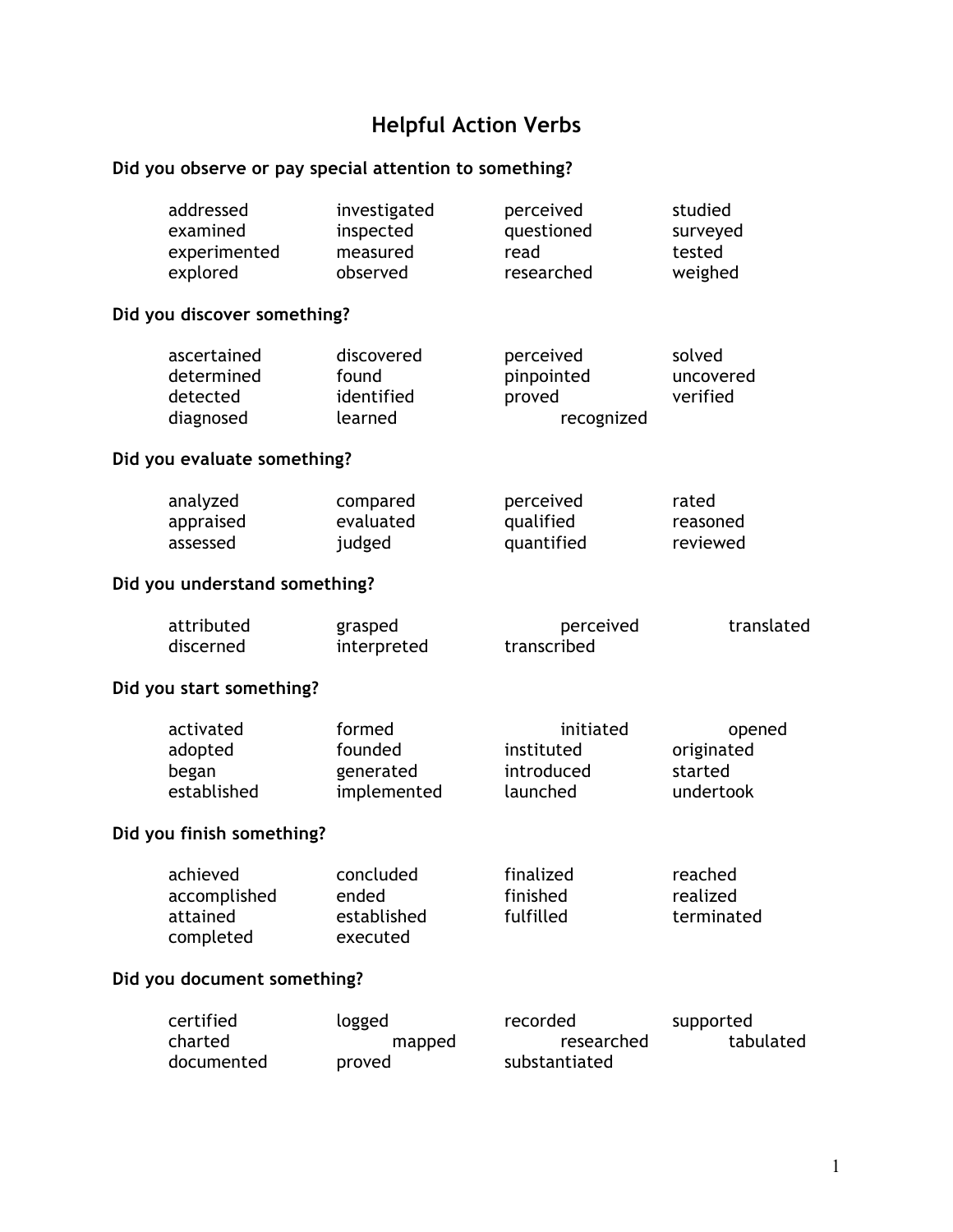## **Did you supervise employees?**

| appointed<br>awarded<br>enlisted<br>elected                                        | employed<br>enforced<br>evaluated<br>fired                                        | hired<br>interviewed<br>nominated<br>recruited                                | referred<br>selected<br>staffed<br>terminated                               |
|------------------------------------------------------------------------------------|-----------------------------------------------------------------------------------|-------------------------------------------------------------------------------|-----------------------------------------------------------------------------|
|                                                                                    |                                                                                   |                                                                               |                                                                             |
| conducted<br>controlled<br>fixed<br>functioned                                     | handled<br>implemented<br>maintained<br>operated                                  | performed<br>troubleshooting<br>ran<br>rebuilt                                | repaired<br>tended<br>used<br>worked                                        |
|                                                                                    |                                                                                   |                                                                               |                                                                             |
| arranged<br>assembled<br>categorized<br>compiled                                   | collected<br>connected<br>combined<br>consolidated                                | coordinated<br>correlated<br>implemented<br>organized                         | prepared<br>structured<br>summarized<br>systematized                        |
| Did you make decisions?                                                            |                                                                                   |                                                                               |                                                                             |
| activated<br>adopted                                                               | approved<br>concluded                                                             | decided<br>determined                                                         | resolved<br>settled                                                         |
| Were you responsible?                                                              |                                                                                   |                                                                               |                                                                             |
| assured<br>secured                                                                 | ensured                                                                           |                                                                               | inspected                                                                   |
| delivered                                                                          | guarded                                                                           | safeguard                                                                     |                                                                             |
| Did you make changes?                                                              |                                                                                   |                                                                               |                                                                             |
| adapted                                                                            | extended                                                                          | refined                                                                       |                                                                             |
| adopted<br>centralized<br>combined<br>condensed<br>converted<br>edited<br>expanded | extracted<br>implemented<br>improvised<br>modified<br>reconstructed<br>redesigned | reorganized<br>restored<br>restructured<br>revised<br>separated<br>simplified | supplemented<br>systematized<br>synergized<br>tailored<br>unified<br>united |
|                                                                                    | confirmed<br>standardized                                                         | Did you operate something?<br>Did you organize something?<br>guaranteed       | protected<br>satisfied                                                      |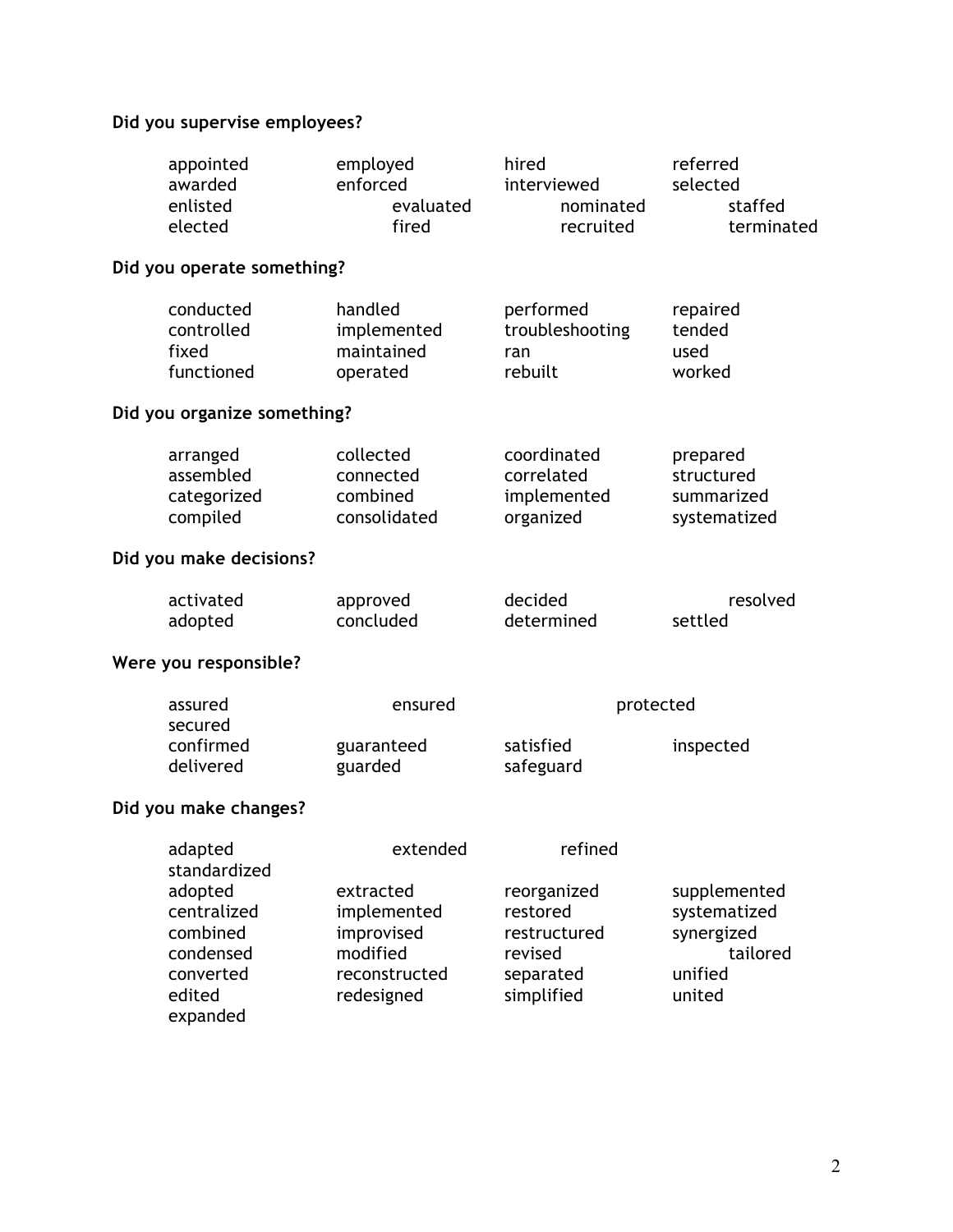#### **Did you improve things?**

| advanced   | enlarged    | increased   | surpassed   |
|------------|-------------|-------------|-------------|
| augmented  | enriched    | modernized  | streamlined |
| corrected  | expedited   | reduced     | treated     |
| cultivated | extended    | resolved    | updated     |
| developed  | implemented | revitalized | upgraded    |
| enhanced   | improved    | solved      |             |

#### **Did you think up something new?**

| conceived      | devised    | invented   | solved      |
|----------------|------------|------------|-------------|
| conceptualized | discovered | originated | synergized  |
| created        | generated  | perceived  | synthesized |
| designed       | improvised | pioneered  | visualized  |
| developed      | innovated  | shaped     |             |

### **Were you future-oriented?**

| estimated | deterred     | predicted | projected   |
|-----------|--------------|-----------|-------------|
| forecast  | hypothesized | prevented | strategized |

### **Did you manage or lead?**

| acted        | fostered    | led        | performed  |
|--------------|-------------|------------|------------|
| administered | governed    | maintained | piloted    |
| advised      | handled     | managed    | processed  |
| conducted    | headed      | motivated  | scheduled  |
| controlled   | implemented | navigated  | showed     |
| directed     | influenced  | ordered    | supervised |
| facilitated  | integrated  | oversaw    | used       |

#### **Did you save the day?**

| averted   | prevented | succeeded |
|-----------|-----------|-----------|
| diverted  | salvaged  | withstood |
| prevailed | saved     | solved    |

#### **Were you part of a team?**

| advised      | conferred   | fostered | participated |
|--------------|-------------|----------|--------------|
| aided        | consulted   | helped   | served       |
| assisted     | cooperated  | joined   | teamed with  |
| collaborated | facilitated | met with |              |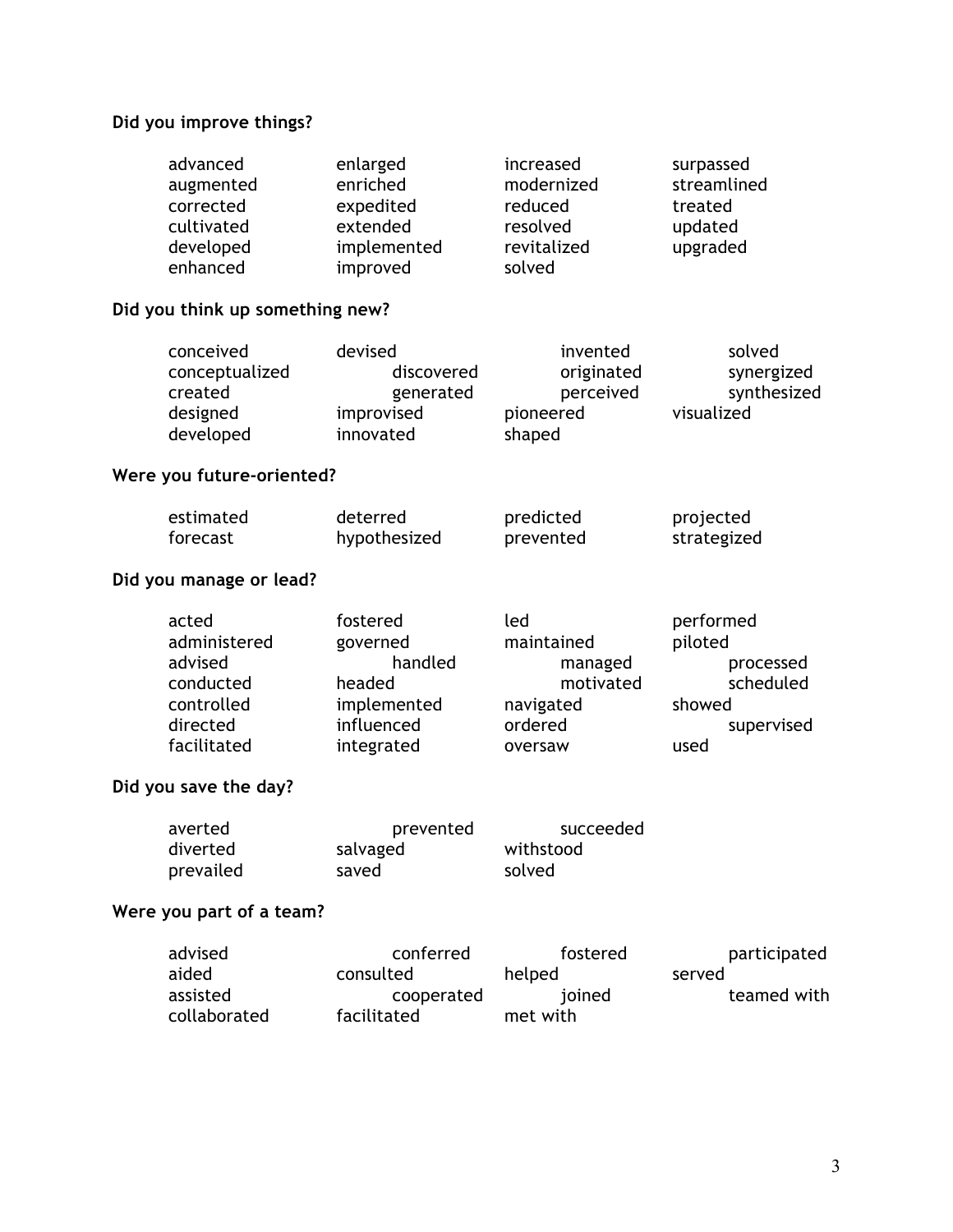## **Did you obtain something new?**

| acquired<br>bought<br>collected<br>cultivated                                                    | expanded<br>obtained<br>procured<br>produced                            | purchased<br>raised<br>realized<br>received                     | secured<br>solicited                          |
|--------------------------------------------------------------------------------------------------|-------------------------------------------------------------------------|-----------------------------------------------------------------|-----------------------------------------------|
| Did you make something?                                                                          |                                                                         |                                                                 |                                               |
| assembled<br>built<br>composed<br>draft<br>designed                                              | drew<br>engineered<br>fabricated<br>formed                              | made<br>painted<br>photographed<br>produced                     | programmed<br>published<br>sketched<br>worked |
| Did you provide something?                                                                       |                                                                         |                                                                 |                                               |
| dispensed<br>fitted<br>performed<br>furnished                                                    | installed<br>distributed<br>responded                                   | provided<br>offered<br>presented                                | supplied<br>rendered<br>submitted             |
| Did you make connections?                                                                        |                                                                         |                                                                 |                                               |
| connected                                                                                        | matched                                                                 | merged                                                          | network                                       |
| Did you communicate something?                                                                   |                                                                         |                                                                 |                                               |
| communicated<br>submitted<br>demonstrated<br>displayed<br>dramatized<br>explained<br>illustrated | lectured<br>modeled<br>persuaded<br>presented<br>proposed<br>publicized | related<br>reported<br>represented<br>shared<br>showed<br>spoke | symbolized<br>verbalized<br>wrote<br>defined  |
| Did you explain something?                                                                       |                                                                         |                                                                 |                                               |
| arbitrated<br>balanced<br>intervened                                                             | mediated<br>moderated<br>negotiated                                     | reasoned<br>reconciled<br>resolved                              | settled<br>solved                             |
| Did you work with people?                                                                        |                                                                         |                                                                 |                                               |
| advised<br>coached<br>convinced<br>counseled                                                     | influenced<br>informed<br>inspired<br>instructed                        | prescribed<br>probed<br>recommended<br>reinforced               | trained<br>tutored<br>mentored<br>taught      |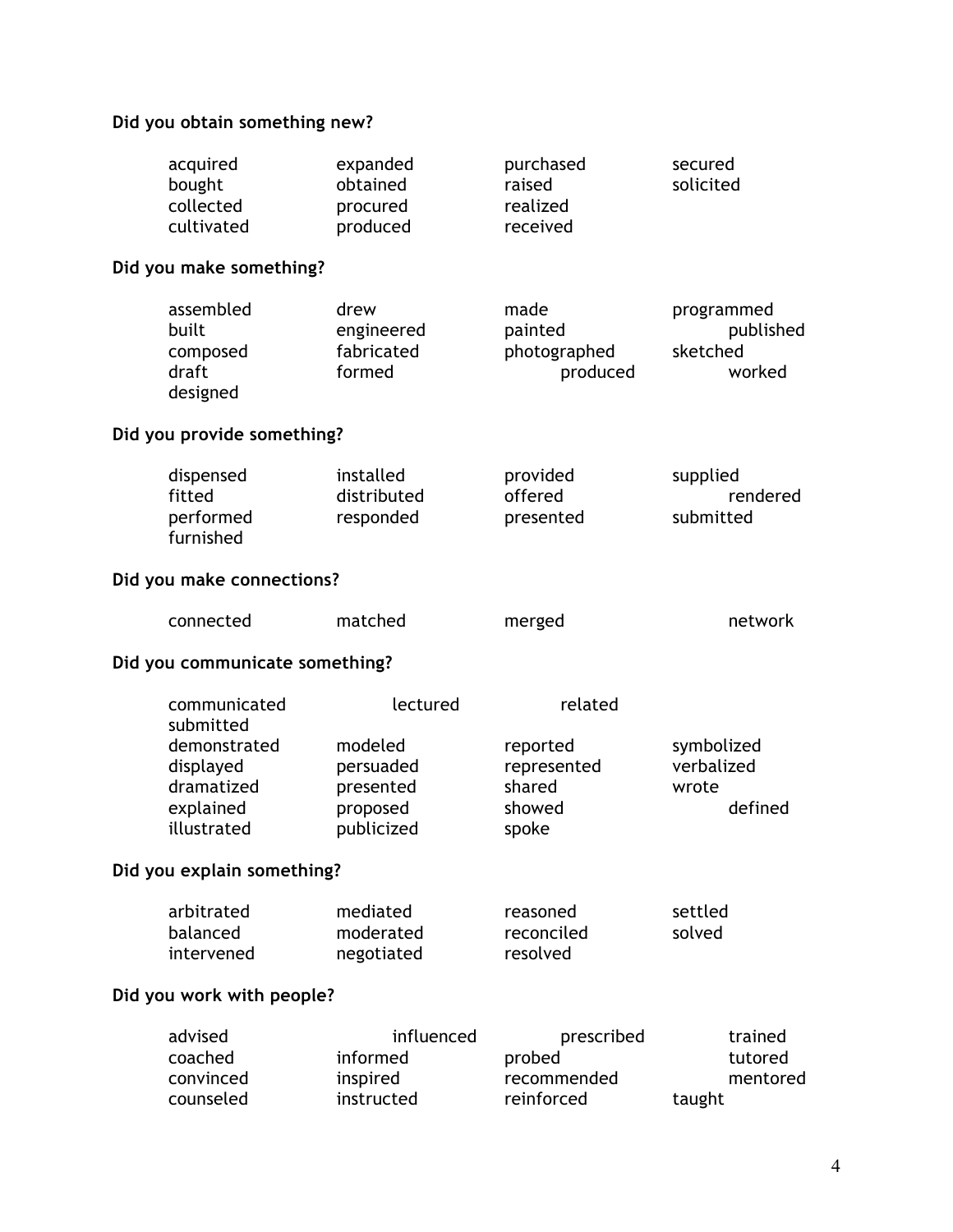| educated      | listened  | rehabilitated | persuaded |  |
|---------------|-----------|---------------|-----------|--|
| facilitated   | motivated | served        | guided    |  |
| How To Say It |           |               |           |  |

#### **Say it with dollar amounts.**

- 1. Supervised entire \_\_\_\_\_\_\_(a department) staff, decreasing middle management costs by  $(5)$ .
- 2. Purchased computer upgrade for office, saving the company  $\qquad$  (\$) in paid hours.
- 3. Eliminated the need for \_\_\_\_\_\_\_\_\_\_\_\_(one or several positions in the company), decreasing payroll by  $(5)$ .
- 4. Averaged  $(5)$  in sales per month.
- 5. Collected  $\frac{1}{\sqrt{2}}$  (\$) in memberships and donations.
- 6. Supervised the opening/construction of new location, completing task at \_\_\_\_\_\_\_\_\_(\$) under project budget.
- 7. Designed entire \_\_\_\_\_\_\_\_\_\_ program, which earned \_\_\_\_\_(\$) in company revenue.
- 8. Implemented new \_\_\_\_\_\_\_\_ system, saving \_\_\_\_\_(\$) daily/weekly/monthly/annually.
- 9. Reduced cost of \_\_\_\_\_\_\_\_ (substantial service) by developing and implementing a new system at the bargain price of  $(5)$ .
- 10.Restructured \_\_\_\_\_\_\_\_\_\_\_\_\_ (organization/system/product) to result in a savings of  $_{(5)}$ .

#### **Say it with percentages.**

- 1. Excellent (your top proficiency) skills, which resulted in  $\frac{1}{2}$  (%) increase/decrease in \_\_\_\_\_\_ (sales, revenue, profits, expenses, costs, charges).
- 2. Recognized as a leader in company, using strong skills to effect a/an \_\_\_\_\_\_(%) increase in team/co-worker production.
- 3. Streamlined \_\_\_\_\_\_\_\_\_\_ (industry procedure), decreasing hours spent on task by  $(\%)$ .